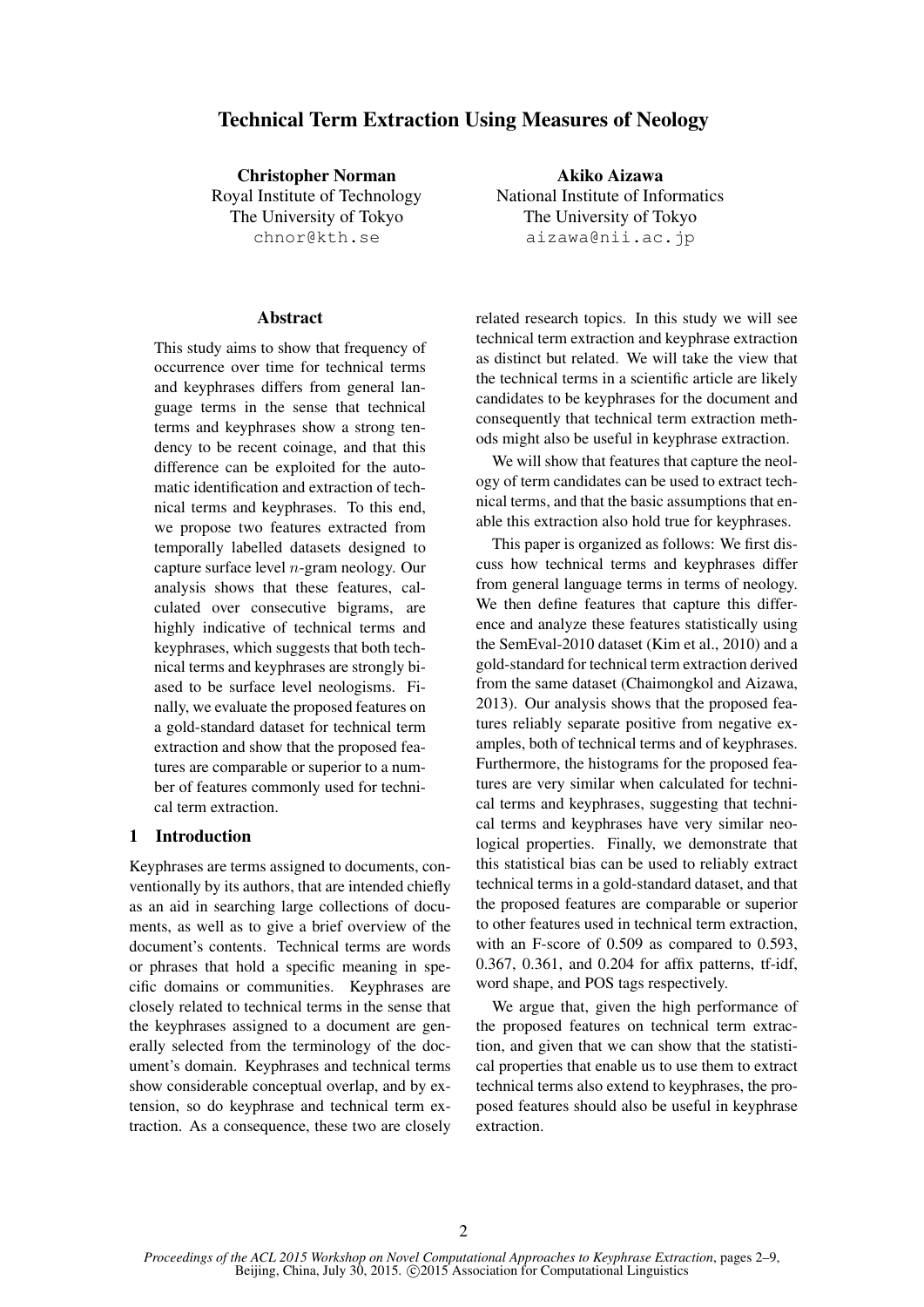## 2 Related works

Most technical term extraction systems work fairly similarly to keyphrase extraction systems, using an initial  $n$ -gram or POS tag-based filtering to identify term candidates, then proceeding to narrow this list down using machine learning algorithms on various kinds of document statistics such as term frequency or the DICE coefficient (Justeson and Katz, 1995; Frantzi et al., 2000; Pinnis et al., 2012). For an in-depth summary of the state-of-the-art in technical term extraction, we refer to Vivaldi and Rodríguez (2007). For a summary of the state-of-the-art in keyphrase extraction, which largely follow the same pattern, we refer to Hasan and Ng (2014). The main difference in implementation might simply come down to a choice in top-level machine learning approach: in technical term extraction it makes sense to view the problem as a binary classification problem, whereas in keyphrase extraction it makes more sense to see the problem as a ranking problem.

Approaches based on frequency statistics extracted from the documents themselves are, however, not without their drawbacks. To begin with, for document statistics to be meaningful we will need a dataset that is large enough, consisting of documents that are large enough individually. We might also encounter problems if the documents are too large, because then the statistics might be drowned out by noise in the data (Hasan and Ng, 2014). We should also be careful about the topical composition of the data set – if the dataset only contains documents from a single domain, then we will have to approach the problem very differently than if the dataset contains documents from multiple domains. Preferably, we want methods that do not make these kinds of assumptions about the data set, methods that can be applied to documents of any size, and to document collections of any size or of any topical composition. In the best of worlds, we want methods that can be applied to document collections consisting of a single document, or even a single sentence.

One way to go beyond simple document statistics is to use external, pregenerated resources. To give some examples of this, Medelyan and Witten (2006) use a pregenerated domain thesaurus to conflate equivalent terms and to select candidates that are thematically related to each other, Hulth et al. (2006) use a pregenerated domain ontology to select candidates whose synonyms, hypernyms, and hyponyms also appear in the text, and Lopez and Romary (2010) use a terminology database as one way to measure the salience of term candidates for keyphrase extraction in scientific articles. Medelyan et al. (2009) use a somewhat more indirect external resource by taking the frequency by which a term candidate appears in Wikipedia links, divided by the frequency by which it appears in Wikipedia documents. The idea behind using external resources is that human annotators generally perform better than automatic systems, and resources produced by human beings are thus much more reliable than automatic methods, even if the resources themselves are only obliquely related to keyphrases.

However, depending on the speed by which the terminology of the subject field changes, any previously generated resource might become outdated very quickly. In a subject field such as law, where the terminology only changes imperceptibly over time (Lemmens, 2011), this is unlikely to be an issue, but in a quickly changing subject field such as information science, where the terminology has been reported to change by as much as 4% per year (Harris, 1979), it is likely that pregenerated resources will lag behind recent terminological developments. One selling point of the automatic extraction of keyphrases or technical terms is that automatic methods are able to respond to changes in the terminology of a subject field with the same speed that the terminology changes, but if we rely on pregenerated resources then we forsake this advantage, since these are unlikely to include terminology that only recently appeared in the subject field.

### 3 Theoretical basis

In this paper we will examine the use of external corpora in order to track the frequency of occurrence of n-grams over time, and use measures of neology as a way to extract technical terms. We are not aware of any previous attempts to use neology as a feature for technical term extraction, keyphrase extraction, or other kinds of natural language processing tasks. We will use the Google Ngrams dataset (Lin et al., 2012), where this information is already extracted. Although we use this dataset, mainly because of its convenience in our initial investigation, there is nothing keeping us from using other corpora consisting of raw documents, such as Pubmed. In particular, this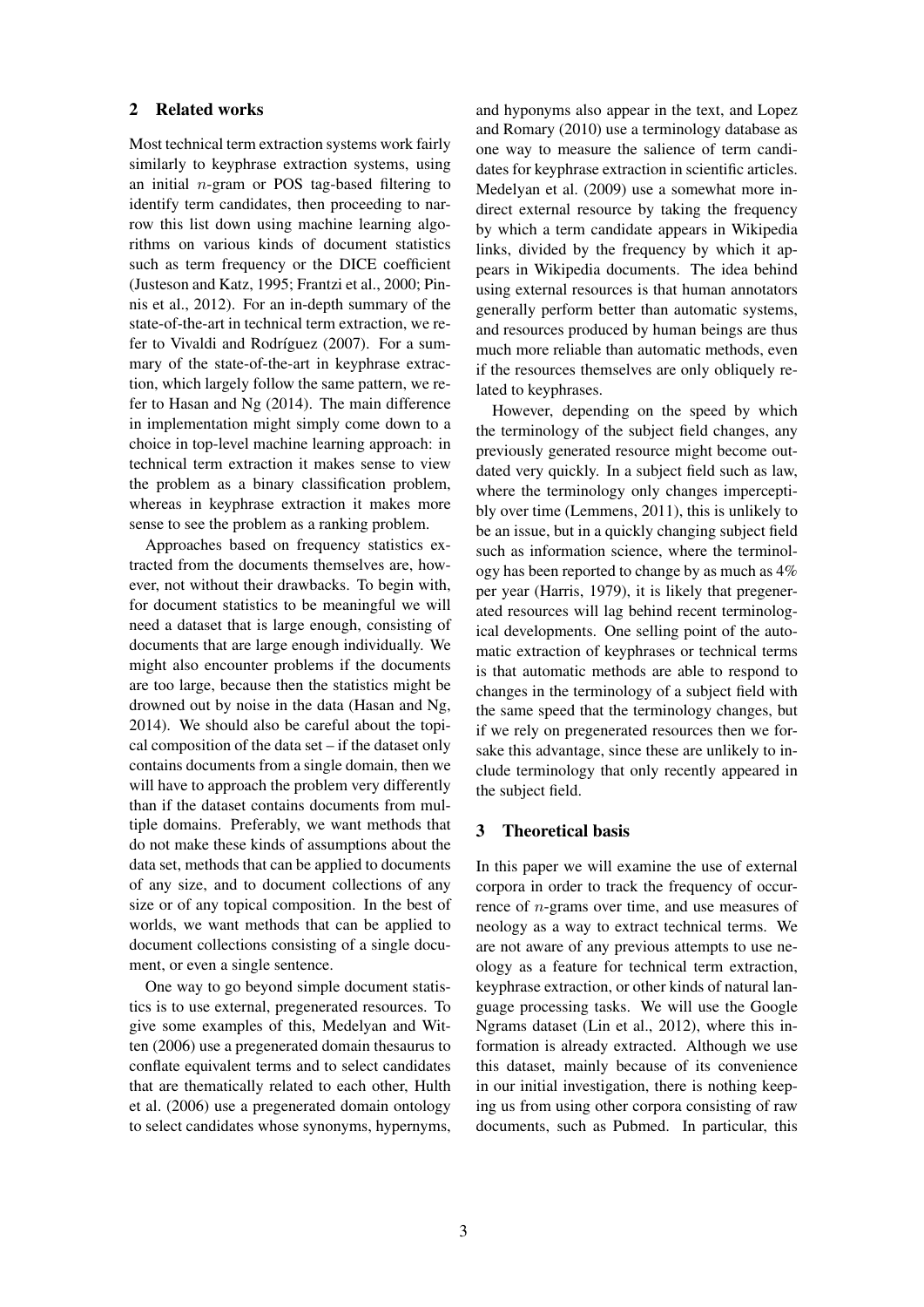would allow us to obtain more recent data than the Google Ngrams dataset, which only contains frequencies of occurrence from before 2008.



Figure 1: Example timelines (frequency of occurrence) for three technical terms and one nontechnical term. The frequencies of occurrence for each timeline has been normalized to sum to one to fit all graphs in the same diagram.

In order to develop some intuition about how technical terms are adopted, let us look at the timelines for some technical terms in the Google Ngrams dataset (Figure 1). To begin with, all the technical terms (*graph problem*, *motor control*, and *jet engine*) are relatively recent coinage, and none of them were in use in the 19th century. In all three cases, there is some point in time at which the term gained momentum and began to surge in frequency. This characteristic is fairly typical of technical terms, although we can of course find general language terms that exhibit the same pattern of adoption. By contrast, the non-technical term (*clear water*) has been in use throughout the 19th and 20th century. Unlike technical terms, general language do not have generally observable characteristics, and the shape of the timelines vary greatly from case to case. The defining characteristic instead seems to be one of contrast: general language terms seldom have the steep curves that we can observe of the technical terms here.

We will formalize this difference and examine it statistically in the later parts of this study.

Of course, our ability to find neologisms by examining the frequency of occurrence of their surface forms necessitates that technical terms generally do not share surface forms with general language terms. If such is the case, then the general language senses of the terms are likely to drown out the technical term senses. For instance, consider a term like *worm* in computer security. The vast majority of the occurrences of the unigram

*worm* in the Google Ngrams dataset are likely to be of the biological variety, and it is consequently impossible to tell from the Google Ngrams dataset alone that the computer security term only appeared in the later half of the 20th century<sup>1</sup>. Fortunately, the case where technical terms coincide with general language terms is rare, at least when considering terms composed of multiple words.

The overall recency of coinage of technical terms depends on the subject field – the majority of the terminology in e.g. computer science consists of terms whose surface forms were introduced no earlier than the middle of the 20th century, whereas subject fields such as mathematics and physics include terminology coined in the 19th century or earlier. Consequently, if we plot the frequency of usage of a neologism over time we would expect to see a curve similar to those in Figure 1, but we should expect that the curves may be shifted to the left or to the right, largely depending on the subject field.

Why are technical terms so often neologisms? It turns out that general language, which is what is ordinarily studied in linguistics, and special language, which is what we actually encounter in the documents commonly used for keyphrase extraction, differ quite substantially in linguistic aspects (Sager et al., 1980). One difference is that surface level neologisms are seldom created in general language. Rather, the creation of new surface forms generally occur in special language, from which the term might later be transferred to general language (Sager et al., 1980, p. 287). Consequently, terms that have appeared recently, given some specific point in time, are likely to be domain-specific at that point. The longer that has passed since the adoption of the term, the more likely it is that the term has been adopted into general language.

#### 4 Measures of neology

We have noted that the shape of the timelines seem to indicate whether a given term is recent coinage, but in order to use these as input to machine learning algorithms, we need to distill the high dimensional data into low-dimensional features that retain the neological information.

<sup>&</sup>lt;sup>1</sup>However, the term *computer worm* is a surface level neology. We might thus observe that new senses of the unigram *worm* appeared in the later half of the 19th century by examining bigrams.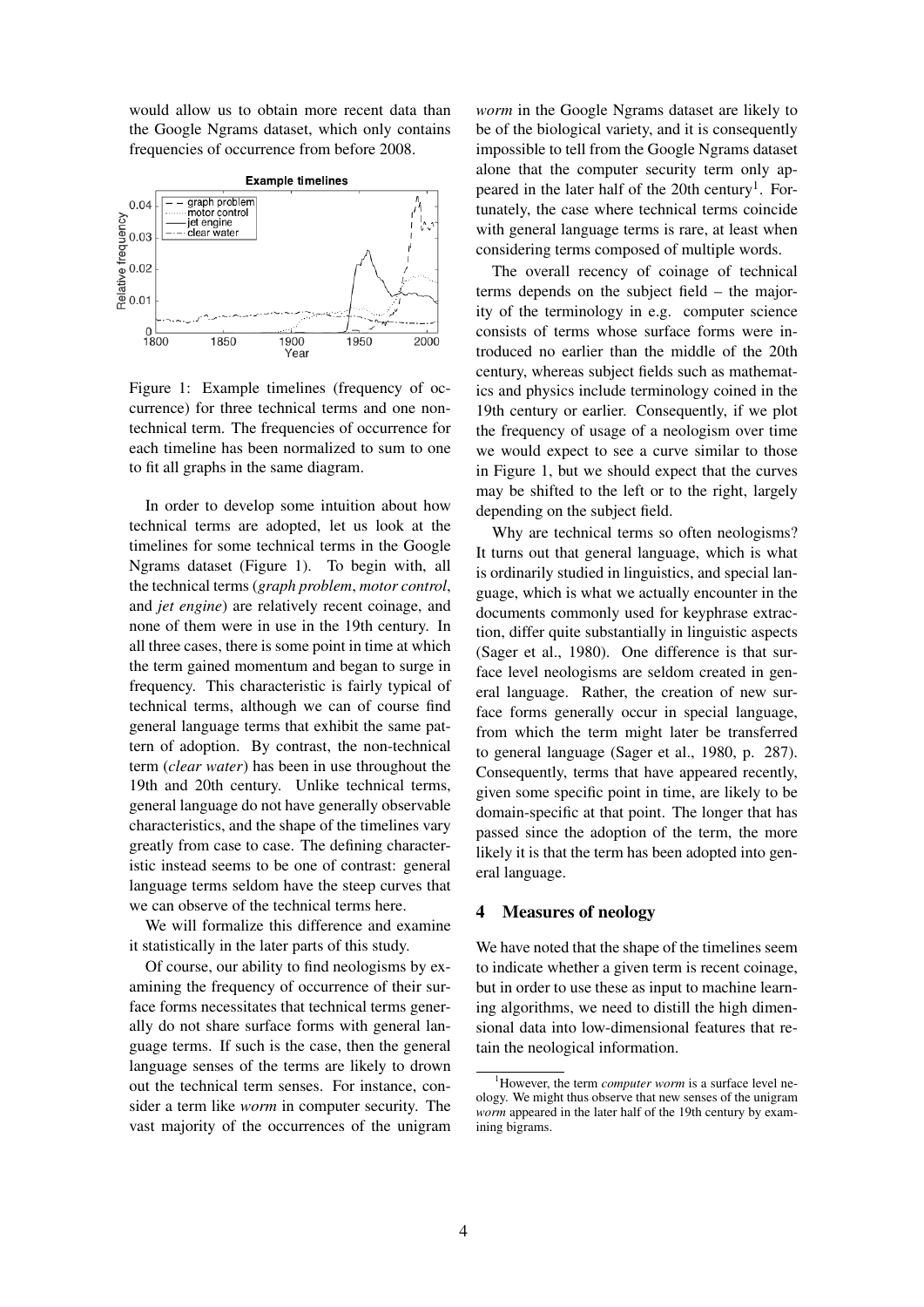What we want to extract is of course not necessarily the shape of the timelines, but whether the occurrences of the n-grams predominantly occur in the far right side on the time axis. In other words, we want to determine if the timeline is mainly concentrated on the right side. This is simple to do using statistical measures such as the mean and the standard deviation of the curves.

Let  $f_{y}^{i}$  denote the frequency of an *n*-gram *i* in year y. Then  $p_i(y) = \frac{f_y^i}{\Sigma_y f_y^i}$  constitutes a probability density function, with the expected value:

$$
\mu_i = \sum_y p_i(y) \cdot y = \frac{\sum_y f^i_y \cdot y}{\sum_y f^i_y}
$$

How this "mean" should be interpreted might not be completely intuitively obvious, but for our purposes here it is enough to note that  $\mu_i$  indicates where the curve is mainly concentrated. If the curve is concentrated around higher values of  $y$  then we have, by definition, a surface level neologism.

We can take the standard deviation of  $p_i$  in the same way:

$$
\sigma_i^2 = \sum_y p_i(y) \cdot (y - \mu_i)^2 = \frac{\sum_y f_y^i \cdot (y - \mu_i)^2}{\sum_y f_y^i}
$$

The standard deviation  $\sigma_i$  then yields a measure of how much the probability density is concentrated around  $\mu_i$ , in other words, how "steep" the probability density is. A low standard deviation consequently indicates that the term has been adopted or abandoned rapidly. Low standard deviation should thus in general imply either surface level neologisms or fads. If we are only interested in how quickly a term has been adopted and not how quickly it might have been abandoned, then we can take a one-sided "standard deviation", by separating out the y for which  $y < \mu_i$ , but this does not seem to make much difference for the sake of the separability of technical terms. Those terms that have been adopted quickly also appear to be likely to quickly fall into relative disuse.

We should hasten to point out that there does not seem to exist any theoretical reasons to use the mean and standard deviation in this way. For instance, using the peak of the curve (i.e. the mode of the distribution) might have more intuitive appeal, since this should correspond to the point in time at which the term was in its most widespread use. However, the Google Ngrams dataset is often plagued by severe noise, in particular for less commonly used n-grams such as technical terms, and the peaks of the timelines are thus likely to be spurious. The mean and the standard deviation may be crude measures of shape, but they have the advantage of being robust against noise, and can generally be used with good results even for very noisy timelines.

Other intuitively appealing features, such as the first order derivatives of the timelines or the skewness of  $p_i$  have turned out not to be very useful, presumably because of the noise.

### 5 Statistical properties of technical terms and keyphrases

In this section, we examine statistically the features we propose, and show that both technical terms and keyphrases are strongly biased towards certain values for our features. We also underline the relationship between technical terms and keyphrases by showing that these are very similar in terms of neology.

To analyze keyphrases we will use the SemEval-2010 dataset (Kim et al., 2010), one of the most commonly used gold standards for keyphrase extraction. To analyze technical terms we will use a dataset consisting of the abstracts from the SemEval-2010 dataset manually annotated by two annotators such that all the technical term spans have been labeled (Chaimongkol and Aizawa, 2013). Since this dataset was constructed from the abstracts of the SemEval-2010 dataset we assume that these datasets are similar enough that analyzing and comparing the statistical properties of these two datasets is meaningful.

For the analysis in the following section, we construct three classes of data:

- We extract the  $n$ -grams that are part of the spans labeled as technical terms in the Chaimongkol-Aizawa dataset to obtain one set of positive examples of technical terms.
- We extract the constituent  $n$ -grams from the gold-standard keyphrases from the SemEval-2010 training dataset (using the combined set) to obtain one set of positive examples of keyphrases
- We extract the  $n$ -grams that are not part of the spans labeled as technical terms in the Chaimongkol-Aizawa dataset to obtain one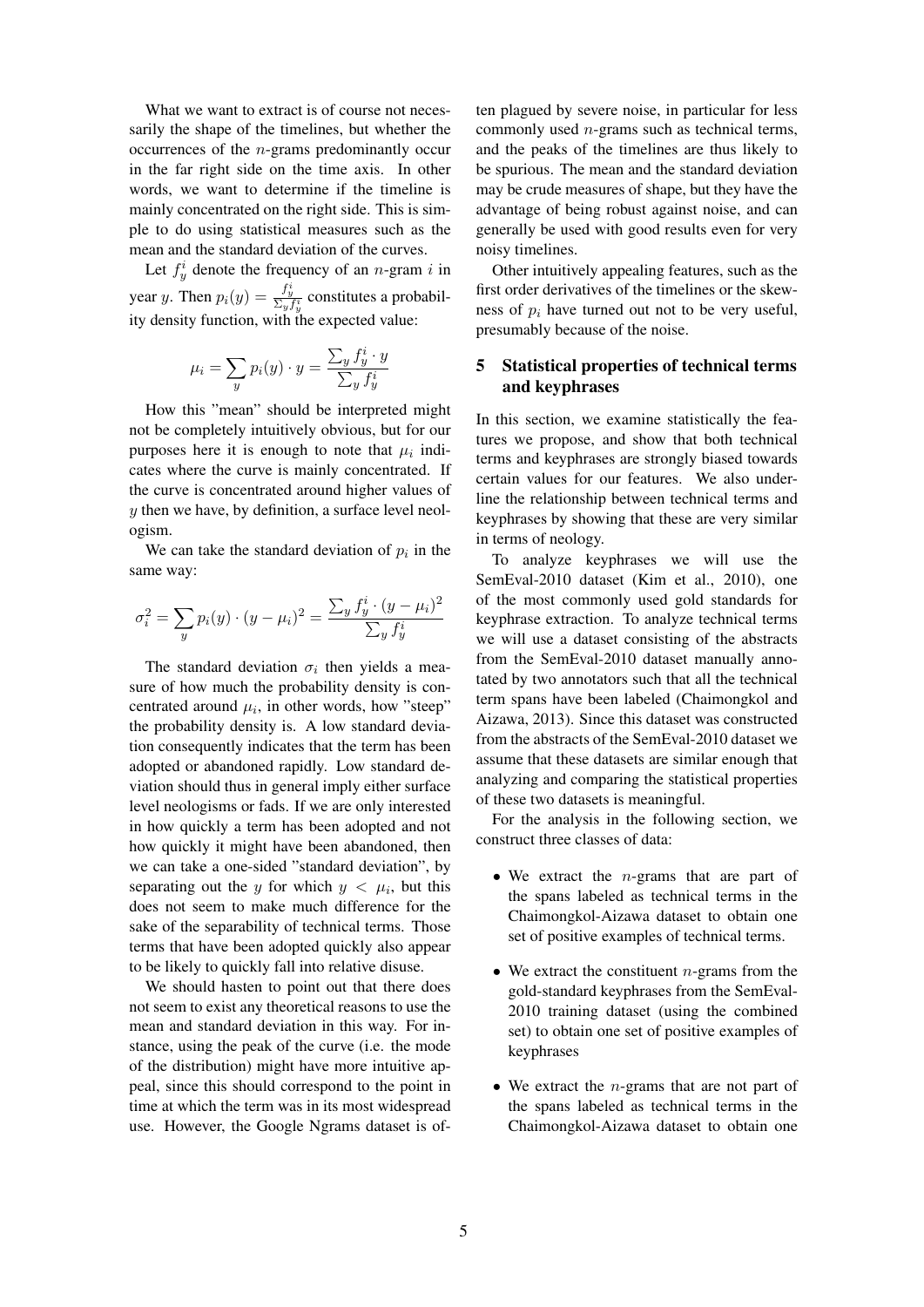

Figure 2: Class separation between technical terms, keyphrases, and background terms over  $\mu_i$  (left) and  $\sigma_i$  (right), when considering unigrams (top), and bigrams (bottom). Histogram bin size was set to 2 in all cases. The resulting histograms have been smoothed using Matlab's default settings (moving average with span 5) and normalized to sum to one.

set of negative examples of both technical terms and keyphrases.

We could of course extract negative examples of keyphrases from the SemEval-2010 dataset, but it is not so clear that these would all unquestionably be negative examples of keyphrases. Given that inter-annotator agreement is generally very low for keyphrases, this set might well contain terms that could reasonably be considered keyphrases by other annotators. We here assume that the negative examples of technical terms also constitute negative examples of keyphrases, and that this set is less likely to contain borderline cases of keyphrases. Only using three classes of data also simplifies both the exposition and the processing.

For these three classes of  $n$ -grams, we extract the corresponding timelines from the Google Ngrams dataset over the period 1800–2008, and we calculate the means  $\mu$  and standard deviations  $\sigma$  from these as defined in the preceding section. To analyze the features  $\mu$  and  $\sigma$  we plot the histograms of the values for the technical term  $n$ grams and the keyphrase n-grams versus the background  $n$ -grams (Figure 2).

In order for the features to be useful for either technical term extraction or keyphrase extraction

we would like to see as little overlap as possible between the histograms of the positive and the negative examples. This seems to hold true for the bigrams, but not for the unigrams. In the unigram case we can see only a weak tendential difference in the histogram densities of the positive and negative examples.

We should point out that the mode of the histogram densities for the negative examples fall very close to the mean and standard deviation of a uniform distribution over the period 1800–2008. These would occur around 1904 and 60.48 respectively.

In all cases, the histograms for the technical terms and the keyphrases are very similar. This might not seem very surprising given that all the data is derived from the SemEval-2010 dataset, but it bears mentioning that these were annotated by different people, and more importantly, using very different annotation criteria.

We omit trigrams and higher order  $n$ -grams from consideration.

It is unlikely that higher order  $n$ -grams would help in keyphrase and technical term extraction, because the Google Ngrams dataset excludes any n-gram that has a total frequency of occurrence less than 50. This means that less frequently used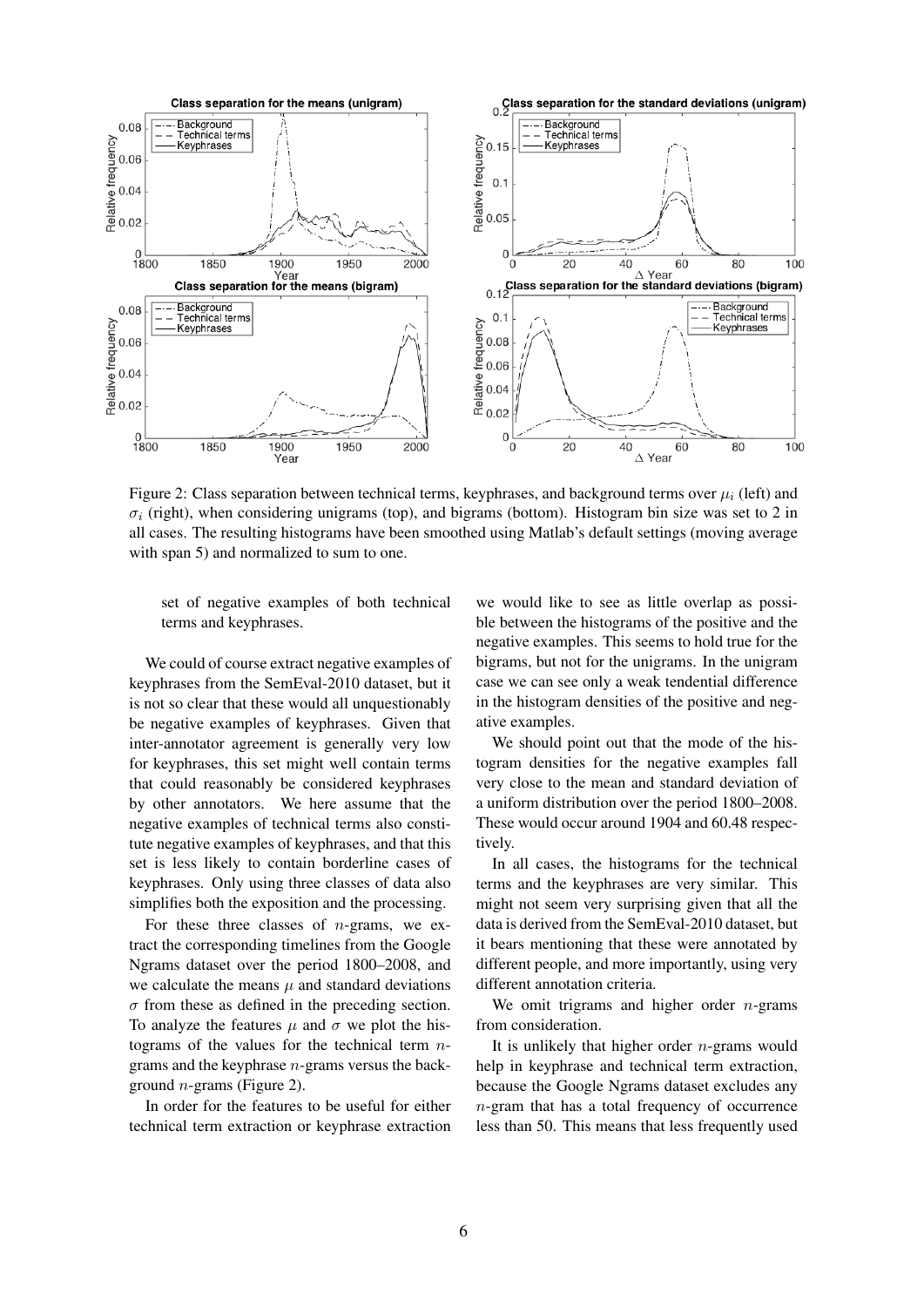$n$ -grams, such as technical terms, as well as higher order n-grams are likely to be missing (see Table 1). This problem is not very severe for unigrams and bigrams, but technical term trigrams suffer from data sparsity problem severe enough to essentially render them useless. Part of this problem might be due to the large mismatch between the dataset used for evaluation, and the Google Ngram dataset used to identify neology. If we were to use an external dataset from a more similar domain to the evaluation set, then we would expect to find a greater portion of the  $n$ -grams in the external dataset.

|         | Technical terms | Background |
|---------|-----------------|------------|
| Unigram | $97.5\%$        | 100 $%$    |
| Bigram  | 85.0%           | 97.0%      |
| Trigram | $25.5\%$        | 71.0%      |

Table 1: The ratio of  $n$ -gram in each class in the Chaimongkol-Aizawa dataset that occur in the Google Ngrams dataset. The percentages have been generated by chosing a random sample of 200 unigrams of each class, 200 bigrams of each et c., and checking if the  $n$ -gram occur in the Google Ngrams dataset using the web interface.

### 6 Evaluation on technical term extraction

In order to demonstrate that neology, as characterized by the features  $\mu$  and  $\sigma$ , can be used to automatically extract technical terms, we implement a simple technical term extractor using these as features. We generally follow the approach taken by Chaimongkol and Aizawa (2013) and implement a conditional random field model to BIO-tag the dataset. The major difference in implementation is that we use the neology features extracted from Google Ngrams in the term extractor, and that we do not use features based on clustering.

For the sake of our CRF model, bigrams and unigrams are sufficient, since what we want to do is to obtain features corresponding to each node (i.e. to each unigram) and features corresponding to the links between the nodes (i.e. to each bigram). We might in theory achieve better performance with higher order  $n$ -grams, but in reality the results would be severely hampered by the sparsity problems for higher order *n*-grams.

Similarly to Chaimongkol and Aizawa, we implement a CRF model using the freely available

state-of-the-art CRF framework CRFSuite<sup>2</sup>, using five different feature sets:

- 1. POS TAGS using the Stanford POS tagger<sup>3</sup>.
- 2. WORD SHAPE features extracted similarly to Chaimongkol and Aizawa. These include binary features such as whether the current token is capitalized, uppercased, or alphanumeric.
- 3. AFFIXES of length up to 4 characters extracted for all tokens. In other words, for the token *carbonization* we would extract *carb-*, *car-*, *ca-*, *c-*, *-tion*, *-ion*, *-on*, and *-n*.
- 4. TF-IDF for each unigram and bigram in the dataset.
- 5. NEOLOGY based features, in other words the mean and standard deviation of the Google Ngrams timeline as described in section 4.

The mutual information between each neighboring token in the dataset has also been tried, but this turned out to not have any perceptible effect on the results.

Because CRFSuite cannot handle continuous features, such as tf-idf,  $\mu$ , or  $\sigma$ , we had to resort to discretizing these by binning. Appropriate bin sizes were established experimentally.

We apply the system on the labeled dataset where we attempt to binary classify each token into positive and negative examples, where positive examples are those that are part of a technical term compound, and negative those that are part of the background. We use the full dataset, and evaluate using 10-fold cross-validation.

Using all features, the system achieves an Fscore around 0.7 for the technical term tokens, and an F-score around 0.9 for the non-technical term tokens.

To compare the different features with each other, we evaluate their performance individually (Table 2). The best performing feature turns out to be the affixes, although our neology features are quite comparable in performance. Neology performs better than all other features except affixes.

<sup>2</sup>http://www.chokkan.org/software/ crfsuite/

<sup>3</sup>http://nlp.stanford.edu/software/ tagger.shtml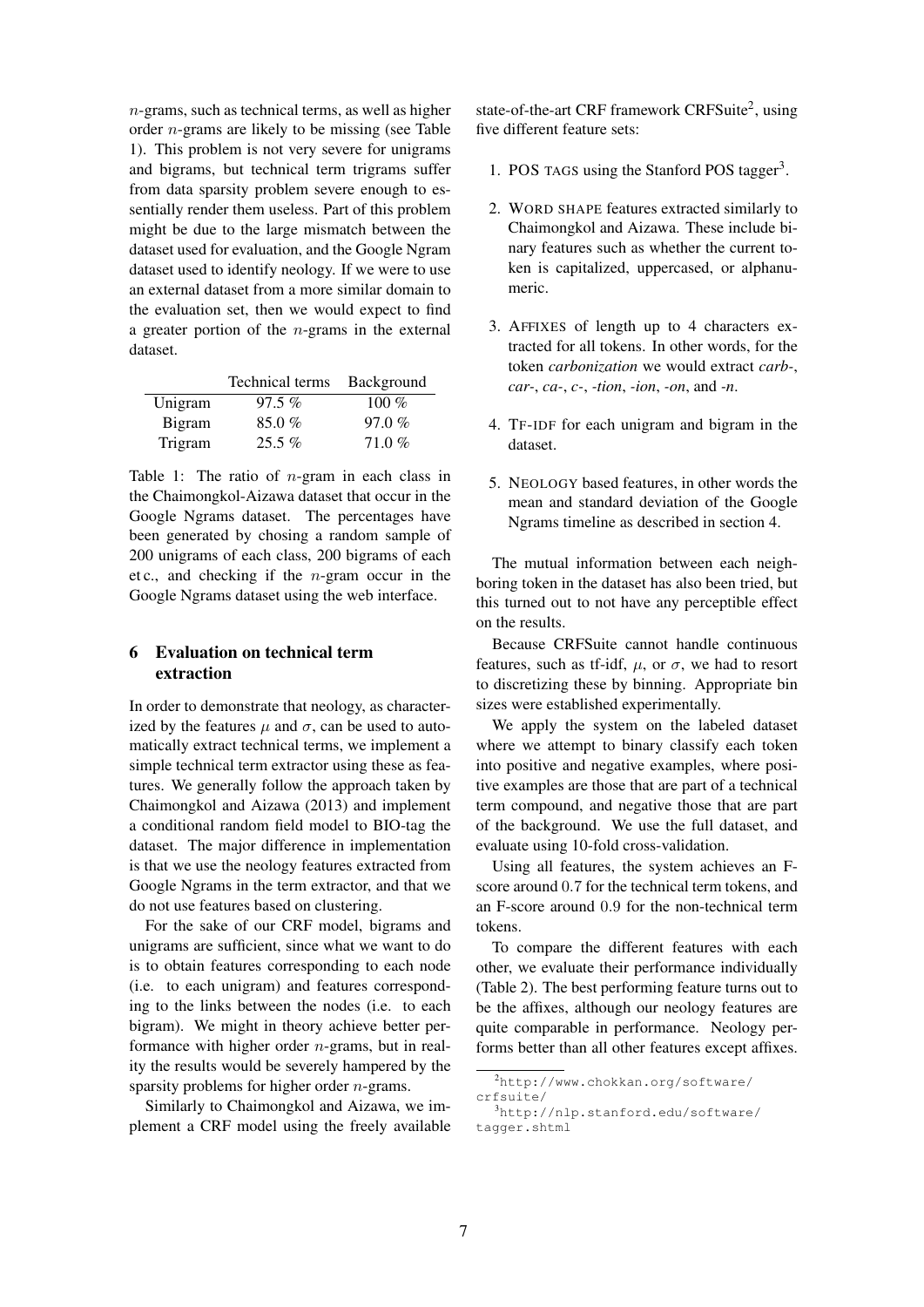|                                                |  |   |                                            | Technical terms Non-technical terms |           |       |
|------------------------------------------------|--|---|--------------------------------------------|-------------------------------------|-----------|-------|
|                                                |  | R |                                            |                                     | $F_1$ P R | $F_1$ |
| POS tags 0.734 0.118 0.204 0.835 0.991 0.906   |  |   |                                            |                                     |           |       |
| Word shape 0.659 0.248 0.361 0.853 0.971 0.909 |  |   |                                            |                                     |           |       |
| Affixes 0.673 0.530 0.593 0.900 0.943 0.921    |  |   |                                            |                                     |           |       |
|                                                |  |   | tf-idf 0.600 0.244 0.367 0.852 0.964 0.904 |                                     |           |       |
| Neology 0.637 0.423 0.509 0.881 0.947 0.913    |  |   |                                            |                                     |           |       |
|                                                |  |   |                                            |                                     |           |       |

Table 2: Term extractor performance in terms of correctly labeled tokens. Here, the system is only using a single feature class in each trial in order to compare the relative performance of each feature class.

|                                                        | Technical terms |                   | Non-technical terms     |       |       |                |
|--------------------------------------------------------|-----------------|-------------------|-------------------------|-------|-------|----------------|
|                                                        | P               | R                 | F <sub>1</sub>          | P     | R     | F <sub>1</sub> |
| All features                                           |                 | 0.728 0.673 0.700 |                         | 0.929 | 0.944 | 0.936          |
| $-$ POS tags 0.728 0.656 0.690 0.925                   |                 |                   |                         |       | 0.946 | 0.935          |
| $-$ Word shape $0.719$ $0.671$ $0.694$ $0.928$ $0.942$ |                 |                   |                         |       |       | 0.935          |
| $-$ Affixes                                            | 0.691           |                   | $0.634$ $0.661$         | 0.920 | 0.937 | 0.929          |
| $-$ tf-idf                                             | 0.717           |                   | $0.643$ 0.678           | 0.923 | 0.944 | 0.933          |
| $-$ Neology                                            | 0.715           |                   | $0.647$ $0.679$ $0.923$ |       | 0.943 | 0.933          |

Table 3: Term extractor performance in terms of correctly labeled tokens. Here, the system is using all but one feature class in each trial in order to compare the relative performance drop when each feature class is removed from the classifier.

It might be mentioned that these results are calculated over all tokens, even those where the neology features are missing because the corresponding n-grams do not occur in the Google Ngrams dataset. It is likely that the performance of the neology features would be higher if these were excluded from consideration. This might seem like cheating, but we should consider what would happen if we were to use another dataset with greater coverage, or some future improved version of the Google Ngrams dataset with greater coverage.

We also perform an ablation experiment to see how much the performance drops when excluding individual feature classes (Table 3). Similarly, the biggest drop occurs when excluding affixes. In this case, however, the differences between the different features are quite modest, which seems to imply that each single feature does not contain much information that is not also contained in the other features.

Compared to tf-idf, the neology feature is often able to correctly identify technical term spans containing terms which are also frequent in the remainder of the document collection, such as technical terms containing words like: *network*, *computer*, *function*, *algorithm*, *complexity*, *data*, *server*, *model*, or *vector*. It is much less easy to summarize where neology works well compared to the other features besides tf-idf.

Neology features are much less effective when the technical terms coincide with general language terms, for instance *worm*, *precision*, or *MAP*. This is generally only a problem in the unigram case, and bigrams such as *computer worm* or *average precision* generally do not have this problem.

### 7 Discussion

In this paper we have shown that technical terms tend to be recently coined, and that this statistical tendency is strong enough that it allows us to extract technical terms with reasonable accuracy. We have also shown that this statistical feature of technical terms also seem to hold true for keyphrases, and we therefore maintain that it is reasonable that similar features might also be useful in keyphrase extraction. We should not expect equally high performance in keyphrase extraction, however, since in keyphrase extraction we are not only interested in whether the output keyphrases are terms in the relevant domain, but also that they are significant in the document under consideration. What we do suggest is that neology can be useful for keyphrase extraction when used in concert with other features such as tf-idf that indicate significance or topicality.

The extraction of either technical terms or